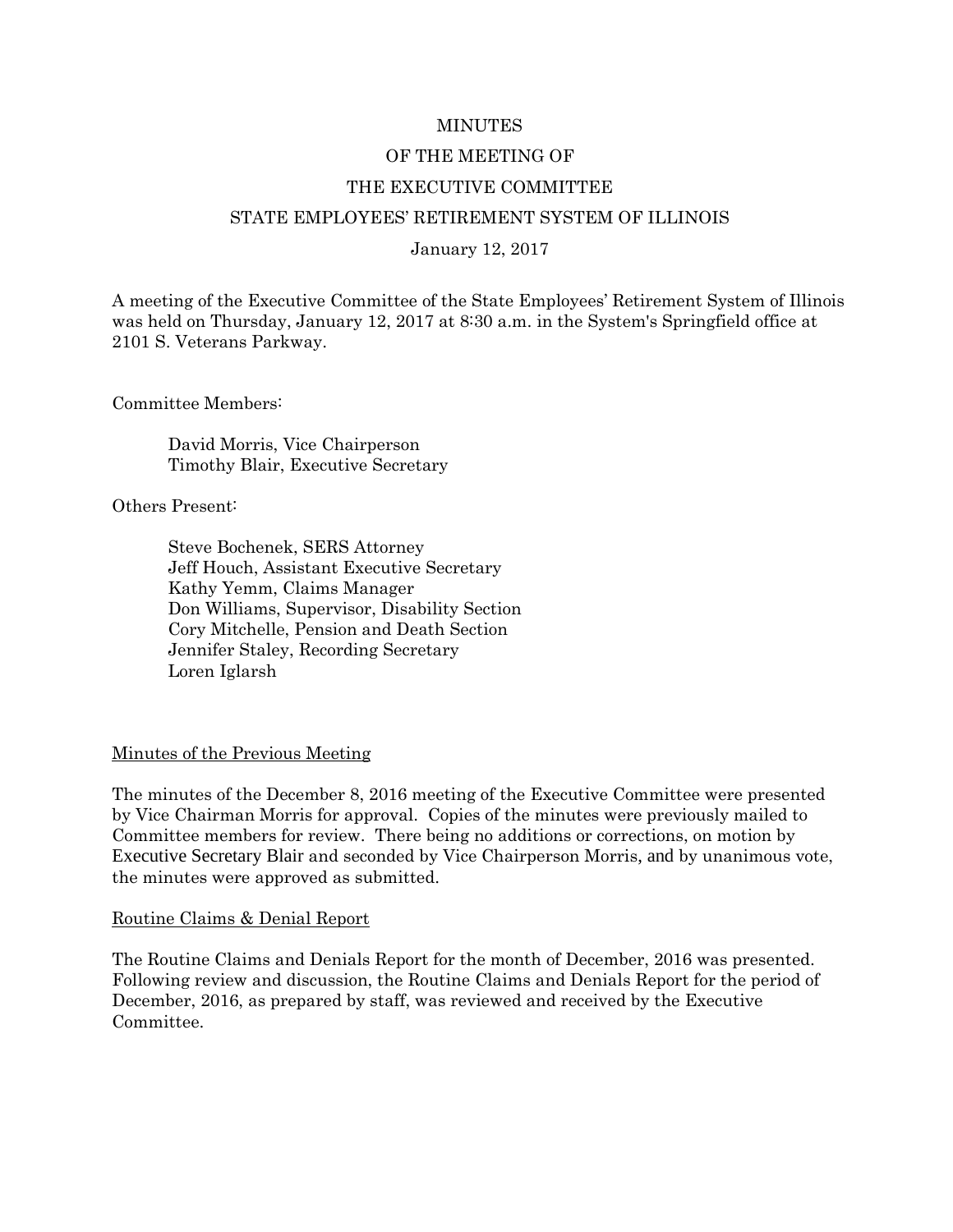## Old Business

## Kimberly Hannold – Appealing denial of temporary disability benefits

Kimberly Hannold works as a Juvenile Justice Specialist for the Illinois Department of Juvenile Justice, Illinois Youth Center in St. Charles. She last worked on January 28, 2016 and began a medical leave of absence on February 8, 2016.

Medical records were requested and received from her physician on September 30, 2016. Her file was reviewed by SRS Medical Consultant #70 on October 22, 2016. It was of the medical consultant's opinion that Ms. Hannold retains the ability to perform all the duties of her job as delineated, based on the medical evidence in file as of that date. Ms. Hannold is requesting a person appeal for the denial of temporary disability benefits for the timeframe of January 28, 2016 to the present.

Ms. Hannold appeared before the Executive Committee for a personal hearing on December 8, 2016. Subsequent to the hearing an updated medical review was requested of SRS medical consultant #70. After reviewing the facts of the case and the updated medical, the Executive Committee agreed to defer the case and refer to SRS attorney for recommendation.

## New Business

#### Chinyere Omenazu – Occupational Disability 12 Month Waiver

Ms. Omenazu works as a caseworker for the Illinois Department of Human Services, Human Capitol Development. She is requesting the Executive Committee waive two prior periods so that she may file for Occupational disability benefits for her August 27, 2009 injury.

The first time period is for 2009-2010. Her last day worked was August 27, 2009. She began a medical leave of absence effective February 5, 2010. She returned to work for two weeks in March of 2011. She was paid TTD February 5, 2010 through December 31, 2010.

The second time period is for 2011. Her last day worked was March 18, 2011. She began a medical leave of absence effective March 24, 2011. She returned to work in February of 2012. She was paid TTD October 16, 2011 through December 31, 2011.

Ms. Omenazu is appealing the 12 month filing limitation.

After discussion of the case, a motion was made by Executive Secretary Blair to approve Ms. Omenazu's request to waive the 12 month filing limitation, seconded by Vice Chairperson Morris. All were in favor.

#### Nikki Woolverton – Occupational Disability 12 Month Waiver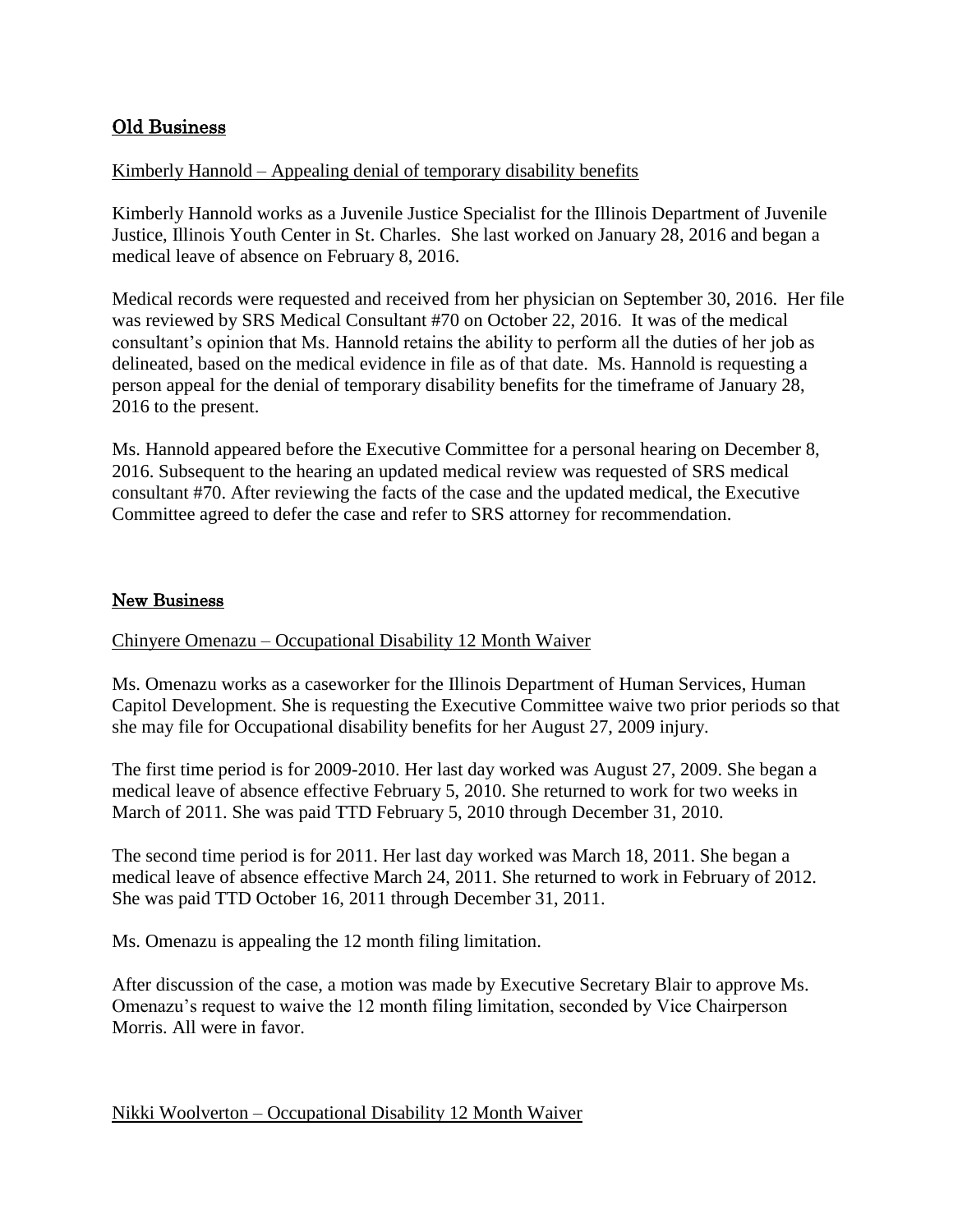Nikki Woolverton works as a Social Service Program Planner II for the Public Health Department. Her last day worked was May 8, 2015 and she began a service connected leave of absence on May 16, 2015 due to an injury. She returned to work August 17, 2015. She was paid TTD.

Ms. Woolverton is appealing the one year filing limitation.

After some discussion it was decided that, due to Vice Chairperson Morris's association with Ms. Woolverton, the case would be deferred to next month's Executive Committee meeting.

## Dave Oleson – Occupational Disability 12 Month Waiver

Dave Oleson worked as a Correctional Officer for the State of Illinois Department of Corrections. He stopped working on January 7, 2008 and began a medical leave of absence on January 15, 2008. He has never returned to work.

This member is entitled to Occupational disability benefits since the time he was placed on TTD benefits through the IWCC; the member states that he was unaware of the 12 month filing rule and would like the Executive Committee to waive the filing limitation.

Dave Oleson is appealing the denial of his disability benefits. He is requesting that the 12 month rule be waived. He has been receiving TTD benefits since January 15, 2008.

After some discussion, a motion was made by Executive Secretary Blair to deny Mr. Oleson's request to waive the 12 month filing limitation, seconded by Vice Chairperson Morris. All were in favor.

# Kraig Kotter – Waiver of 90 Day Filing Period

Kraig Kotter works as a plumber for the Department of Corrections. He last worked on August 16, 2016. He began a medical leave of absence on August 18, 2016.

Mr. Kotter was released from the hospital on October 26, 2016. Due to the extent of his sickness, he was unable to send in his non-occupational packet within 90 days. He did manage to send it in at 104 days. Mr. Kotter is asking the 90 day filing period be waived.

After reviewing the case, a motion was made by Vice Chairperson Morris to approve Mr. Kotter's request to waive the 90 day filing period, seconded by Executive Secretary Blair. All were in favor.

# Aldora Lomax – Request to Reinstate Write-Off

This account became eligible for write-off in June, 2008. Contributions in the amount of \$9,657.07 and 172.25 months of creditable service were written off in June, 2005.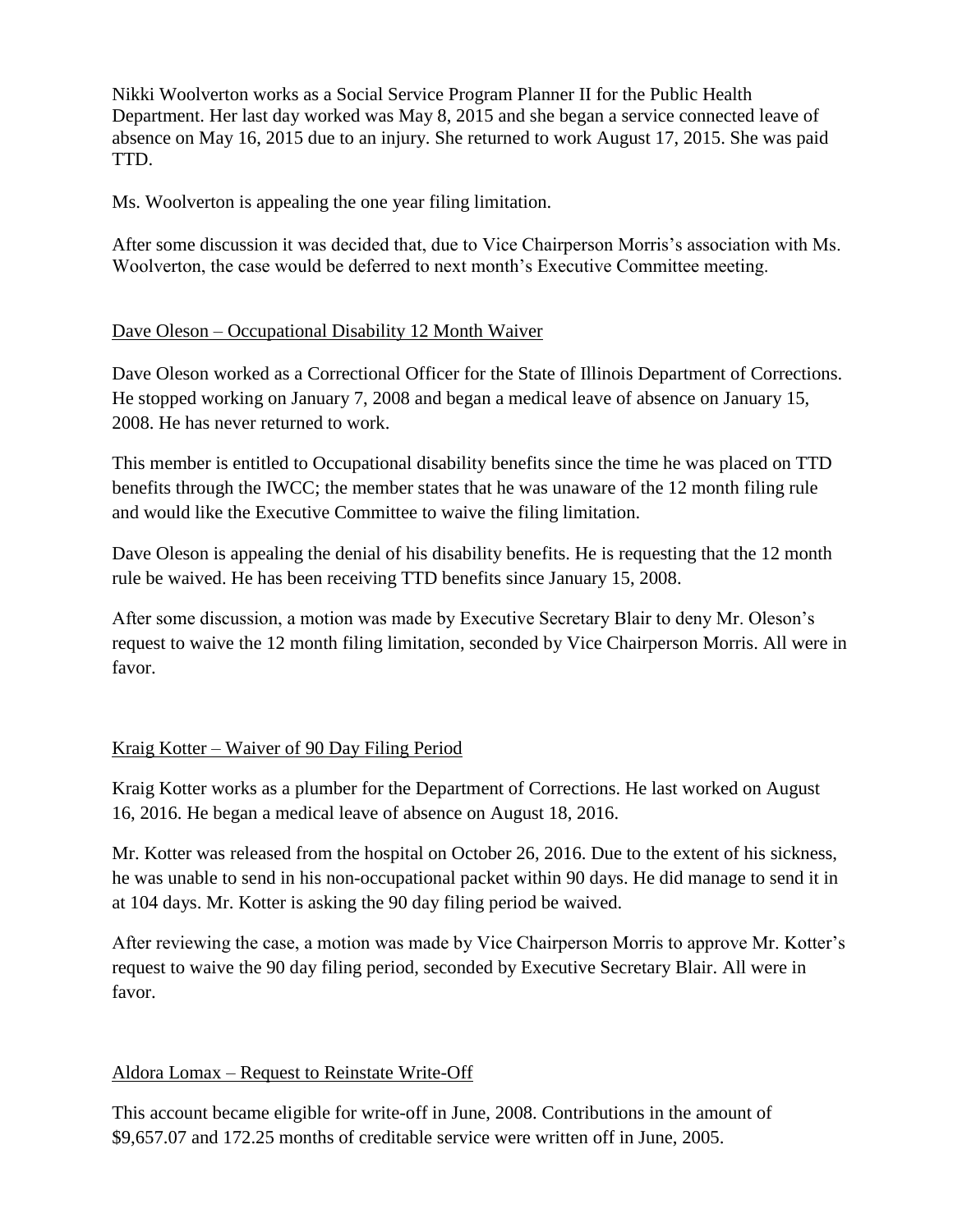Ms. Lomax has supplied SERS with a new address and proper identification.

Ms. Lomax is requesting her account be reinstated so she can begin receiving a pension benefit.

After discussing the case a motion was made by Vice Chairperson Morris to approve Ms. Lomax's request to reinstate the write-off, seconded by Executive Secretary Blair. All were in favor.

## Pamela Greer and Rachel Greer – Appeal to Split Death Benefit

Bruce Greer retired on July 1, 2012 and died on December 28, 2014. A death benefit is payable in the amount of \$2,439.15.

The beneficiary form is unclear as to whether Mr. Greer wanted Pamela Greer or Rachel Greer as the primary beneficiary and who he wanted as the contingent beneficiary.

Pamela Greer and Rachel Greer have both completed a waiver of benefits to disclaim the whole portion and agree to split the amount equally.

After review of the case a motion was made by Executive Secretary Blair to approve Pamela and Rachel Greer's request to split the death benefit, seconded by Vice Chairperson Morris. All were in favor.

## Dave Pfeiffer – Non-Occupational Disability Reduced Payment of Overpayment

Dave Pfeiffer is appealing his monthly repayment plan amount. Mr. Pfeiffer indicated he would submit a list of his monthly expenses.

Mr. Pfeiffer received non-occupational disability benefits from SERS from January 1, 2013 through January 31, 2016. He was awarded a retroactive benefit from Social Security beginning June 1, 2013. Due to the Social Security Award, his disability benefit was overpaid by \$53,408.00.

Mr. Pfeiffer retired on February 1, 2016. The first pension payment was offset by \$3,284.92 (\$1,100.00 retroactive payment plan plus \$2,184.92 widow/survivor refund). The outstanding balance of the overpayment is now \$50,123.08.

A five year repayment plan would require a monthly payment of \$835.39. SERS will continue to deduct \$100.00 per month from Mr. Pfeiffer's monthly retirement annuity while under appeal.

Mr. Pfeiffer is currently receiving a monthly Social Security benefit of \$1,728.50 (less \$127.00 Part B Medicare) in addition to a monthly gross pension of \$861.57 (net \$794.21).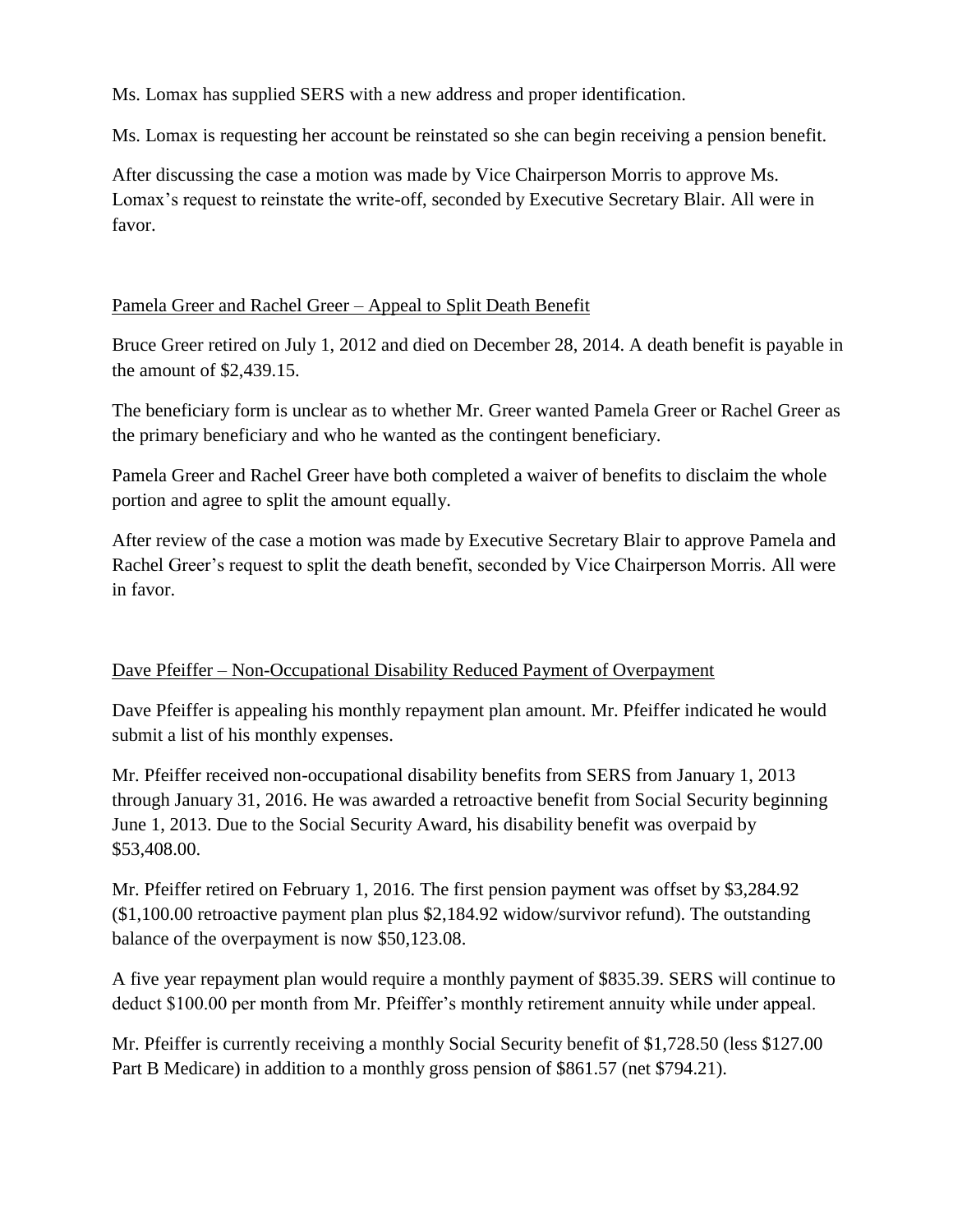The 5 year (60 months) repayment plan amount of \$835.39 per month exceeds his monthly net benefit. A 6 year (72 months) repayment plan would be \$696.15 per month. A 7 year (84 months) repayment plan would be \$596.70 per month.

After review of the case a motion was made by Executive Secretary Blair to deny Mr. Pfeiffer's request to the reduce the monthly payment of his overpayment, seconded by Vice Chairperson Morris. All were in favor.

# Richard Lewis – Appeal to Revoke Social Security Offset Removal

Richard Lewis retired reciprocally with Municipal Employees' Annuity and Benefit Fund of Chicago (MEABF) on December 1, 2011. He elected the Social Security offset removal. This election reduced his pension by \$47.44 per month.

Mr. Lewis returned to state employment on July 5, 2012. He is re-retiring effective December 1, 2016. On his recent pension application, Mr. Lewis chose not to reduce his pension for the Social Security offset removal.

Mr. Lewis' spouse can receive more from Social Security on her own record than on his because he worked for 23 years with MEAB which does not contribute to Social Security.

Mr. Lewis is requesting that the Social Security offset removal be revoked from his original pension. By doing this, his unreduced first pension can be combined with his second pension.

After discussing the case a motion was made by Executive Secretary Blair to approve Mr. Lewis's request to revoke the Social Security offset removal with no reimbursement for prior amounts withheld, seconded by Vice Chairperson Morris. All were in favor.

There being no further business to be brought before the Committee, the meeting was adjourned at 9:47 a.m.

The next meeting of the Executive Committee is scheduled for February 9, 2017, in the Springfield office, with video conferencing in Chicago.

\_\_\_\_\_\_\_\_\_\_\_\_\_\_\_\_\_\_\_\_\_\_\_\_\_\_\_\_\_\_\_\_\_\_\_\_\_\_\_\_\_\_\_\_